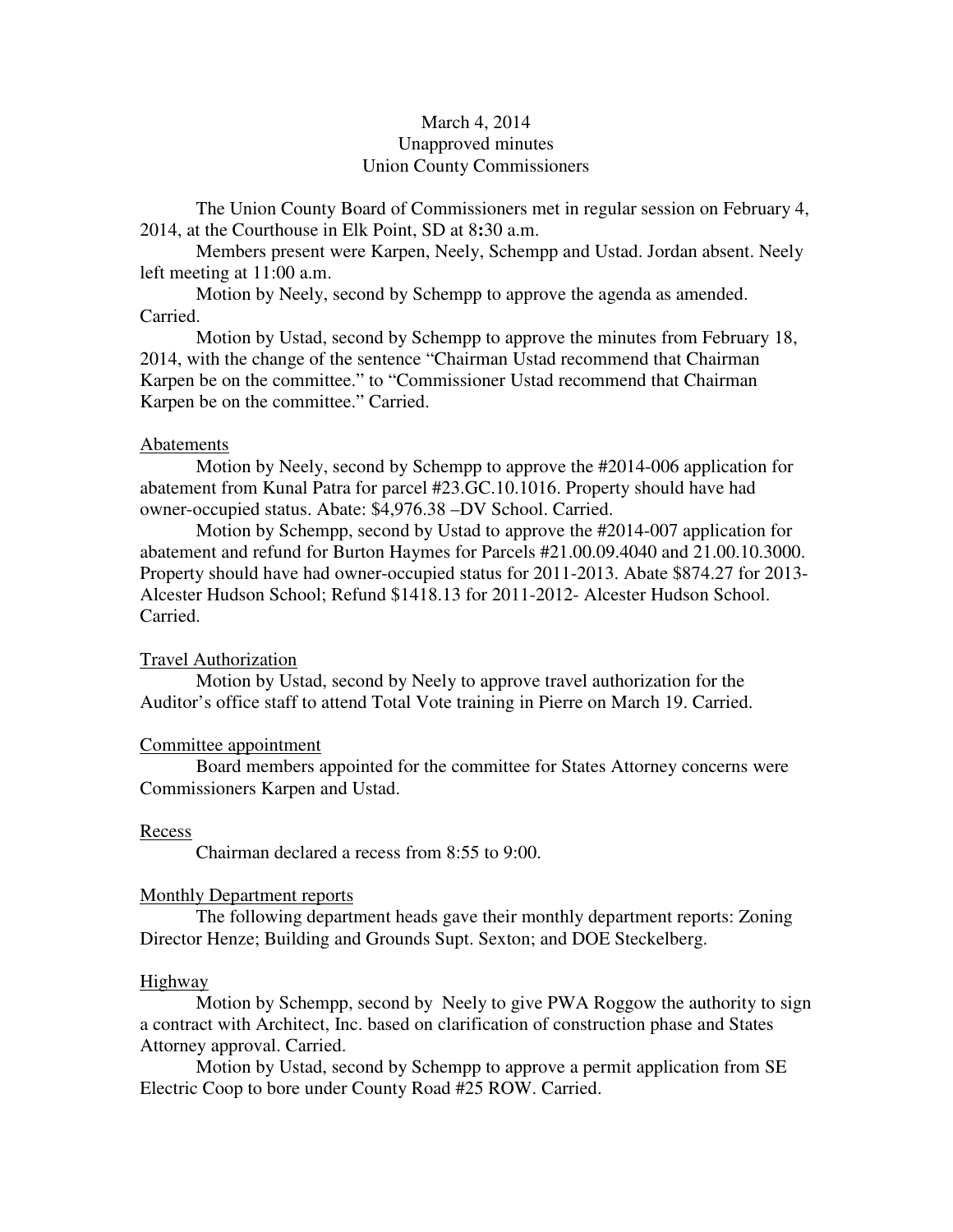Motion by Neely, second by Schempp to approve the contract with Johnson Engineering for bridge inspections for 2014. Carried.

# Recess

The board recessed at 10:03 to take a tour of the county highway shop.

# Reconvene

The board reconvened the meeting at 11:000 a.m.

## Wellmark

 Sherri Matthews, Wellmark agent, met with the board to discuss the annual renewal of the group health insurance policy.

#### Sheriff

 Sheriff Limoges discussed dispensing of the wire that was previously surplussed. Motion by Schempp, second by Ustad to surplus the numerous electronic devices listed by the Sheriff's department and the three items from the States Attorney's office. Carried.

#### Claims

 Motion by Ustad, second by Schempp to approve the following claims. Carried. The following claims have been audited, approved and warrants drawn on the same: Biweekly payroll for 03-07-2014: Auditor \$78.00; Treasurer \$188.50; Election \$195.00; State's Attorney \$574.88; Public Building \$745.92; Register of Deeds \$646.51; Sheriff \$33,865.21; Nurse \$190.50; WIC \$342.90; Highway \$22,959.51. Courthouse payroll for the month of February 2014: Commissioners \$5,075.00; Auditor \$9469.59; Data Processing \$230.74; Treasurer \$13,503.15; State's Attorney \$14,747.00; Public Building \$4,157.66; Assessor \$9,974.42; Register of Deeds \$6,676.67; Veteran \$1,314.54; Sheriff \$4,947.50; Nurse \$942.86; Jail \$116.99; Extension \$1,369.50; Fair \$1,378.74; Weed \$641.79; Planning & Zoning \$3,445.55; Highway \$7,368.08; EMA \$1,538.50. Ace Engine & Parts (Repair) \$193.93; Alcester Union (Legals) \$191.51; Am San (Supp) \$404.04; American Stamp & Marking (Supp) \$24.23; Avera Sacred Heart Hospital (Care) \$471.22; Beresford Municipal Telephone (Util) \$338.72; Beresford Republic (Legals) \$251.97; Bierschbach Equip (Repair/Supp) \$308.25; Bob Barker (Supp) \$256.45; Bomgaars (Repair/Supp) \$247.57; Caterpillar Financial Svc (Payment) \$2,678.64; Century Business Products (Supp) \$38.41; Century Link (Util) \$1,162.44; City of Elk Point (Util) \$4,569.07; Community Health Clinic (Care) \$957.45; Computer Service Innovation (Repair) \$75.00; Concrete Materials (Hwy Const Supp) \$957.68; Dakota Dunes NSC Times (Legals) \$375.04; Dakota Security (Maint) \$1,265.37; Dept of Revenue (License Renewal) \$4.00; Electronic Engineering (Maint) \$3,247.40; Enventis (Util) \$122.70; Fed Ex (Shipping) \$17.17; Frantzen Reporting (Transcripts) \$116.20; High Plains Business Forms (Supp) \$156.83; Hydraulic Sales (Repair) \$68.00; Iowa Office Supply (Maint) \$158.15; Jacks Uniform & Equip (Cloth Allow) \$529.35; Janet Lingle (Per Diem/Mileage) \$64.04; Jeanne M Bossman (Transcripts) \$1,121.40; Johnson Feed (Supp) \$2,924.22; Juror Fees \$642.08; Katie Johnson (Pub def) \$2,406.71; Knology (Util) \$118.00; Leader Courier (Legals) \$378.00; Matheson (Supp) \$285.62; Michael McGill (Pub Def) \$2,406.71; Michael Todd & Co (Supp) \$65.92; MidAmerican